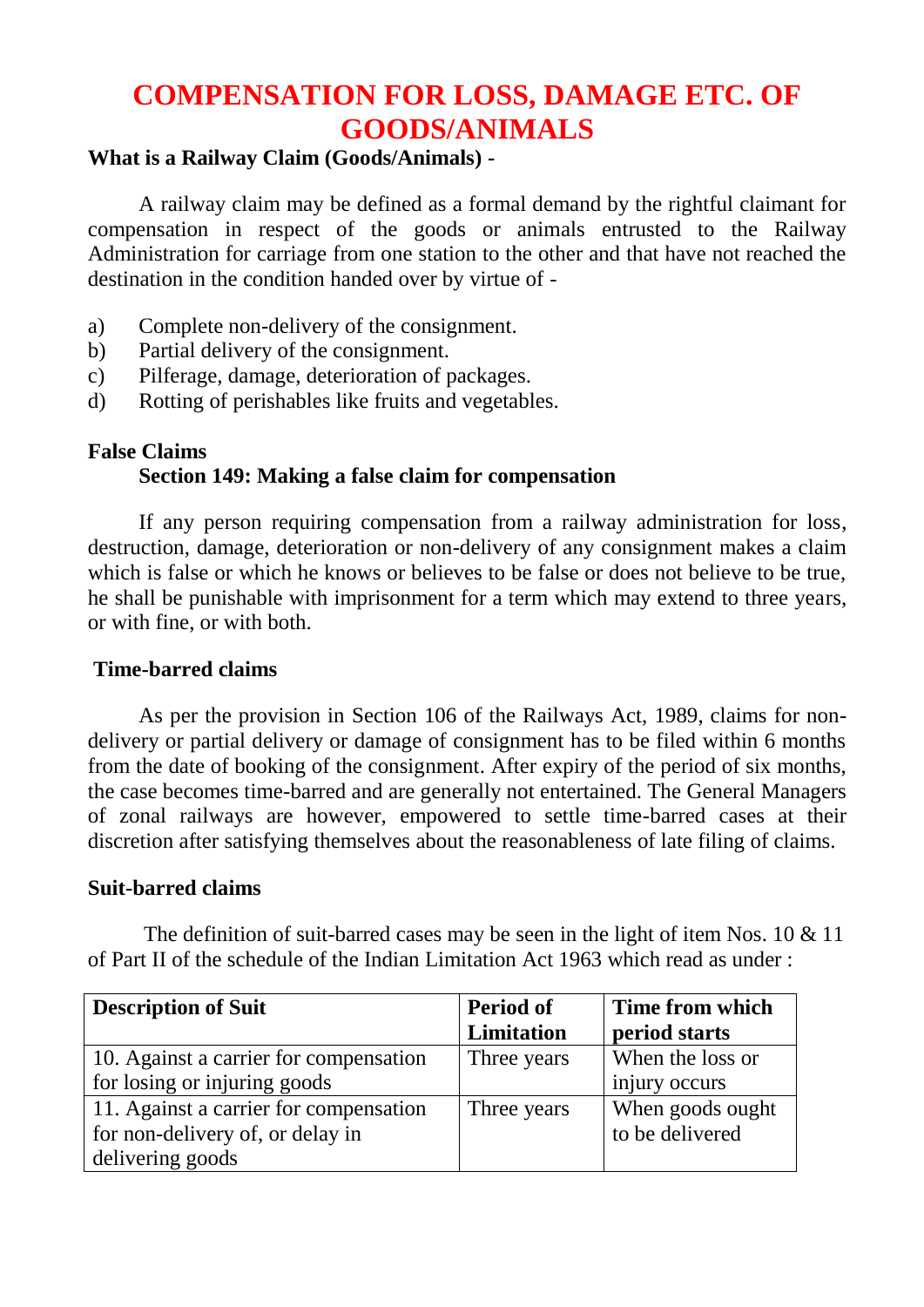Accordingly, a claims case which becomes three years old is termed as suitbarred and thus, no suit can be filed against the railways in regard to that case. The reasons for the case becoming three years old may be many i.e. for want of relevant documents (not accompanying the claims notice), for want of some clarification from the party, etc. after which the claims is normally repudiated. However, in some cases, the delay in settlement of claims is on account of the railways i.e. for want of report of the tracing inspectors, for fixing of Inter-railway liability & Staff responsibility, etc. resulting in the case becoming suit-barred. Such cases are however, not repudiated casually as suit-barred but are decided on merit of the case. The General Managers of zonal railways enjoy the discretionary powers for waiver of suit-bar aspect.

#### **Not Received Cell**

In order to achieve the objective of giving better after-sale service to the customers, the Indian Railways have established "Not Received Cells (NR Cells) at Divisional & Zonal level. The duty of these Cells involve tracing and connecting consignments which do not reach the desired destination within reasonable transittime. For even better monitoring of cases, an NR Cell is also working at Railway Board. An aggrieved customer can directly contact the NR Cell/concerned officer on phone or by E-mail.

| N R Cell                    | Phone. No.                                | Fax. No.     | E-mail                                                                  |
|-----------------------------|-------------------------------------------|--------------|-------------------------------------------------------------------------|
| Railway Board               | 011-3384416<br>011-3303850<br>011-3303858 |              | 011-3386950 $dtcclaim@rbro.railnet.gov.in$<br>nreell@rb. rainlet.gov.in |
| <b>West Central Railway</b> | 9752415977                                | 0761-2677072 |                                                                         |
| Jabalpur                    | 0761-2627480                              | 0761-2678280 |                                                                         |
| Bhopal                      | 0755-2454602                              | 0755-2457166 |                                                                         |
| Kota                        | 0744-2467021                              | 0744-2467160 |                                                                         |

#### **Monetary Powers of claims settling officers**

For settlement of claims, different monetary powers have been stipulated for officers of the claims offices of the zonal railways. The monetary powers are given below.

| <b>General Manager</b>                       | <b>Unlimited</b> |
|----------------------------------------------|------------------|
| CCM in HAG or Coordination Head Rs. 4,00,000 |                  |
| CCO                                          | Rs. 2,00,000     |
| Dy. CCM(Claims) or Dy. CCO                   | Rs. 60,000       |
| <b>SCM</b>                                   | Rs.15,000        |
| <b>ACM</b>                                   | Rs. 8,000        |